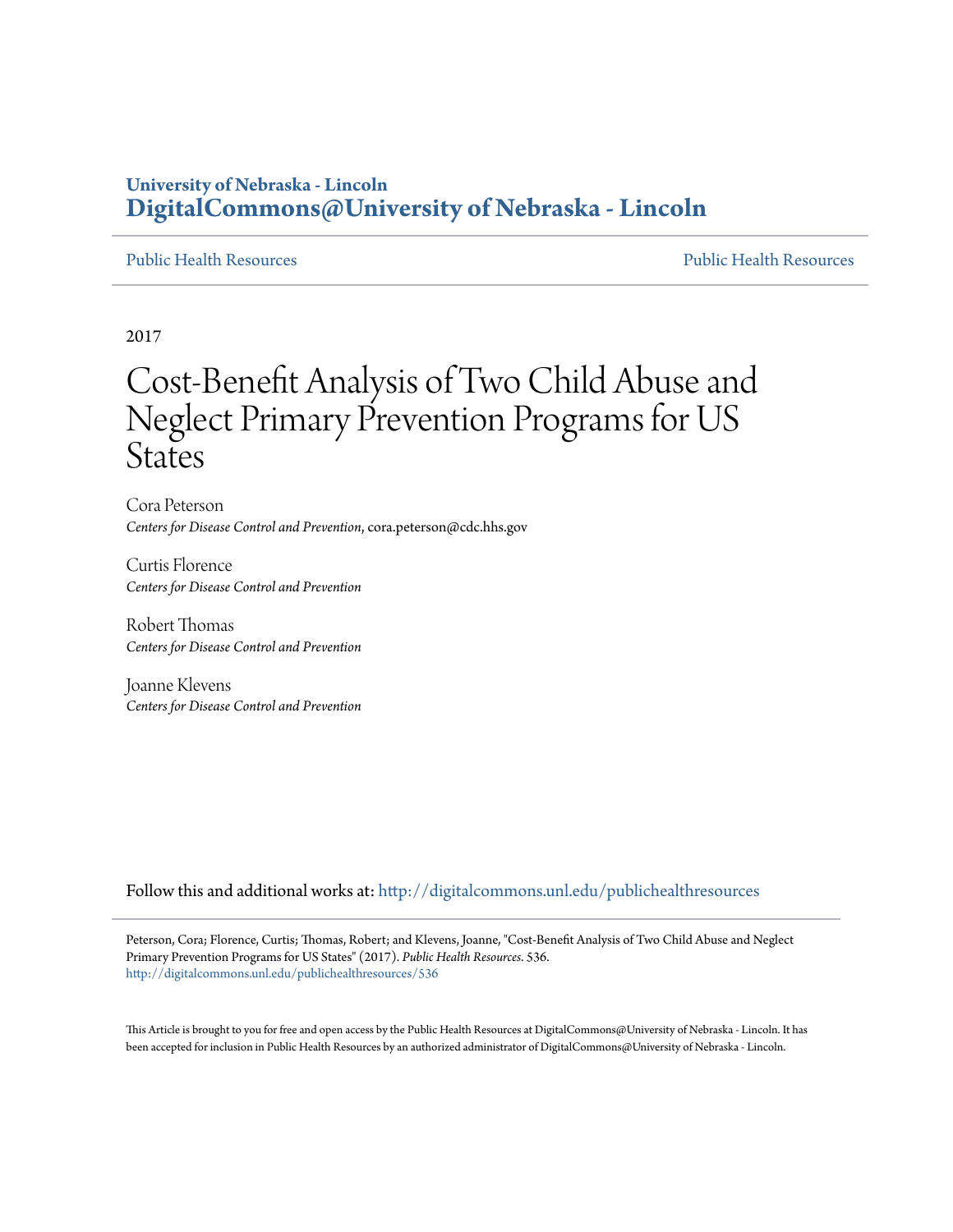

# Cost-Benefit Analysis of Two Child Abuse and Neglect Primary Prevention Programs for US States

Cora Peterson<sup>1</sup>  $\cdot$  Curtis Florence<sup>1</sup>  $\cdot$  Robert Thomas<sup>1</sup>  $\cdot$  Joanne Klevens<sup>1</sup>

 $\oslash$  US Government (outside the USA) 2017

Abstract We assessed the US state-level budget and societal impact of implementing two child abuse and neglect (CAN) primary prevention programs. CAN cost estimates and data from two prevention programs (Child-Parent Centers and Nurse-Family Partnership) were combined with current population, cost, and CAN incidence data by US state. A costbenefit mathematical model for each program by US state compared program costs with the future monetary value of benefits from reduced CAN. The models used a lifetime time horizon from government payer and societal perspectives. Both programs could potentially avert CAN among tens of thousands of children across the country. Lower costs from reduced CAN may substantially offset, but not always entirely eliminate, payers' program implementation cost. Results are sensitive to the rate of CAN in each US state. Given the considerable lifetime societal cost of CAN, including victims' lost work productivity, the programs were cost saving from the societal perspective in all US states using base case methods. This analysis represents an overall minimum return on payers' investment because averted CAN is just one of many positive health and educational outcomes associated with these

The findings and conclusions in this report are those of the authors and do not necessarily represent the official position of the Centers for Disease Control and Prevention.

Electronic supplementary material The online version of this article (doi[:10.1007/s11121-017-0819-8\)](http://dx.doi.org/10.1007/s11121-017-0819-8) contains supplementary material, which is available to authorized users.

 $\boxtimes$  Cora Peterson [cora.peterson@cdc.hhs.gov](mailto:cora.peterson@cdc.hhs.gov) This document is a U.S. government work and is not subject to copyright in the United States.

programs and non-monetary benefits from reduced CAN were not included. Translating cost and effectiveness research on injury prevention programs for local conditions might increase decision makers' adoption of effective programs.

Keywords Cost-benefit analysis . Child abuse

#### Abbreviations

| <b>CAN</b>    | Child abuse and neglect                      |
|---------------|----------------------------------------------|
| <b>CDC</b>    | Centers for Disease Control and Prevention   |
| <b>CPC</b>    | Child-Parent Center                          |
| <b>GDP</b>    | Gross domestic product                       |
| <b>NCANDS</b> | National Child Abuse and Neglect Data System |
| <b>NFP</b>    | Nurse-Family Partnership                     |
| <b>USD</b>    | US dollar                                    |

#### Introduction

The US National Child Abuse and Neglect Data System (NCANDS) indicates an annual incidence of 678,932 victims of child abuse and neglect (CAN), or 9.1 victims per 1000 children, each year in the USA, including 1484 fatalities (US Department of Health and Human Services [2015](#page-11-0)). These estimates refer to children and youth age 0–21 years for whom the state determined at least one type of CAN including neglect, physical abuse, psychological maltreatment, or sexual abuse—was substantiated or indicated. The National Survey of Children's Exposure to Violence suggests that far more youth—nearly 25%—have lifetime experience of CAN (Finkelhor et al. [2015\)](#page-10-0). The attributable costs of CAN for victims and society are substantial, estimated at an average of \$210,012 for non-fatal victims and over \$1.3 million

<sup>1</sup> National Center for Injury Prevention and Control, Centers for Disease Control and Prevention (CDC), Mailstop F-62, 4770 Buford Highway, Atlanta, GA 30341, USA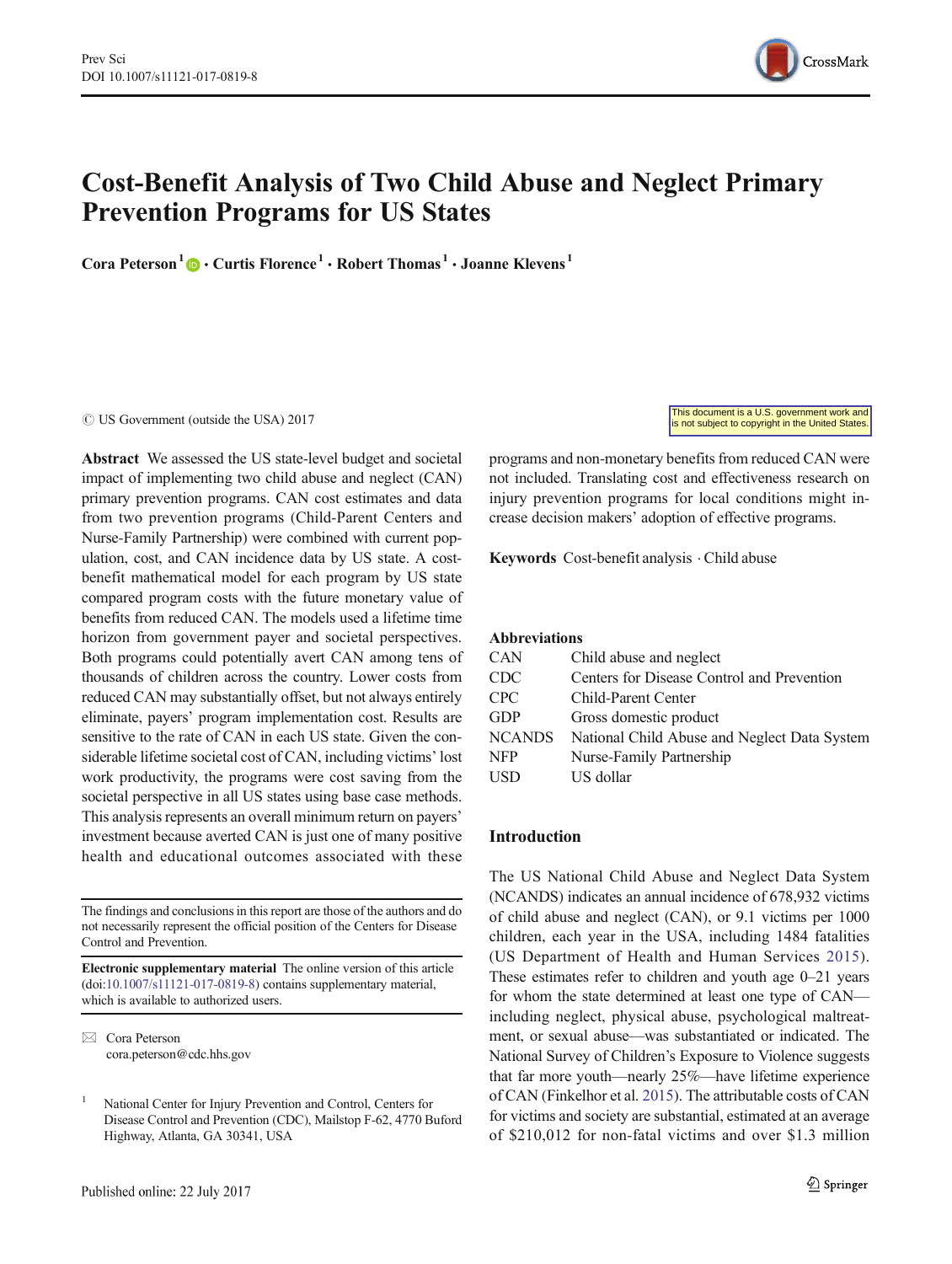(including victims' lost work productivity value) for victim fatalities (2010 USD) (Fang et al. [2012\)](#page-10-0).

Large-scale effectiveness and cost studies of prevention programs can play an important role in policy decision-making. But policymakers outside the immediate context in which such studies are conducted may question the generalizability of such research to their respective areas. In such circumstances, mathematical modeling can provide a low-cost means to address measurable sources of variation. To that end, we compared the program costs and long-term benefits of two programs associated with reduced CAN incidence (or, primary prevention) that had peer-reviewed, per child or family cost estimates, selected from among strategies and approaches highlighted in a recent comprehensive review (Fortson et al. [2016](#page-10-0)): Child-Parent Centers (CPC) and Nurse-Family Partnership (NFP) (hereafter, prevention programs) (Miller and Hendrie [2015](#page-11-0); Reynolds et al. [2011\)](#page-11-0).

Established in 1967, Title 1-funded CPC is an early education intervention in the Chicago public schools, providing services for low-income families beginning at age 3 years through age 9 years (or preschool through third grade) (Reynolds et al. [2011\)](#page-11-0). The program has been evaluated among children who experienced preschool only (hereafter, CPC preschool only, or CPC PO, consisting of up to three CPC years) and also among children who experienced an extended program (hereafter, CPC preschool + school age, or CPC  $P + S$ , consisting of four to six CPC years). Comparative data on a variety of educational and health outcomes for program participants versus non-participants through age 26 years has been published, including the finding of reduced substantiated CAN incidence from age 4– 17 years among participants (Reynolds et al. [2011](#page-11-0)). This study projected the impact of CPC in terms of PO and  $P + S$ separately.

NFP is a home visitation program by registered nurses to first-time mothers from the prenatal period through the child's second birthday. The program has been tested in multiple sites, including three randomized trials, and reported in several studies (Miller [2015\)](#page-11-0). The program is associated with reduced CAN incidence (i.e., a child experiencing any CAN), as well as reduced CAN reports per child, age 0–15 years (Eckenrode et al. [2000](#page-10-0); Olds et al. [1997](#page-11-0); Zielinski et al. [2009](#page-11-0)), particularly among children born to first-time, unmarried, low-income mothers (Zielinski et al. [2009\)](#page-11-0).

Other programs that potentially could have been included in our cost-benefit analysis of CAN prevention programs such as Triple P, Parent-Child Interaction Therapy, and others (Fortson et al. [2016](#page-10-0))—had one or more of the following: insufficient peer-reviewed effectiveness or cost evidence (including evidence limited to indirect program effects on CAN, rather than CAN incidence) or a focus on secondary prevention (i.e., recidivism) (Chaffin et al. [2011](#page-10-0); Coyne and Kwakkenbos [2013](#page-10-0); Wilson et al. [2012\)](#page-11-0).

This study focused exclusively on the cost-benefit of the programs' effectiveness to reduce CAN, although these programs have demonstrated effectiveness to improve multiple indicators of children's healthy development. This study therefore represents a CAN-specific and overall minimum—return on payers' potential investment in these programs. We focused exclusively on CAN for two reasons. First, prevented CAN might be a primary cost savings driver for multiple outcomes such as reduced special education and crime that have been separately measured—and valued—in previous studies (Karoly et al. [1998;](#page-11-0) Karoly et al. [2005;](#page-11-0) Reynolds et al. [2011;](#page-11-0) Washington State Institute for Public Policy [2012](#page-11-0)). Second, we focused on CAN because there now exists a comprehensive, attributable lifetime incidence cost of CAN from a recent study (Fang et al. [2012](#page-10-0)).

This study aimed to combine existing effectiveness and cost data on CAN prevention programs with current statelevel data to model the lifetime cost-benefit of program implementation in each US state in terms of government budget impact (i.e., payer perspective) and economic impact (i.e., societal perspective).

#### Methods

#### Economic Evaluation Details

Comprehensive information on reference data sources, resulting model inputs, calculations, and all results by state are presented in a supplemental file (eTables 1–8, available online). Study information is reported in accordance with Consolidated Health Economic Evaluation Reporting Standards (CHEERS) (Husereau et al. [2013\)](#page-11-0). The primary outcome measures were as follows: (1) the net present value (i.e., benefits less costs) of program implementation from a government payer perspective and (2) the net present value of program implementation from a societal perspective, which included costs and benefits outside of those accruing to a payer, such as the cost of parents' time to attend program sessions and lifetime work productivity gains from reduced CAN among participating children. We also report estimated benefit-cost ratios (or monetary benefit per dollar invested) by state to facilitate comparison of this study's results with previous estimates (Karoly et al. [2005](#page-11-0); Reynolds et al. [2011;](#page-11-0) Washington State Institute for Public Policy [2012\)](#page-11-0). The health outcome measure was substantiated CAN incidence from ages 4 to 17 years (CPC analysis) or 0 to 15 years (NFP analysis) (age ranges were based on available data from previous studies). The intervention cost measure was the total program cost per modeled cohort. Programs were assessed individually; results by program should not be summed and in this study,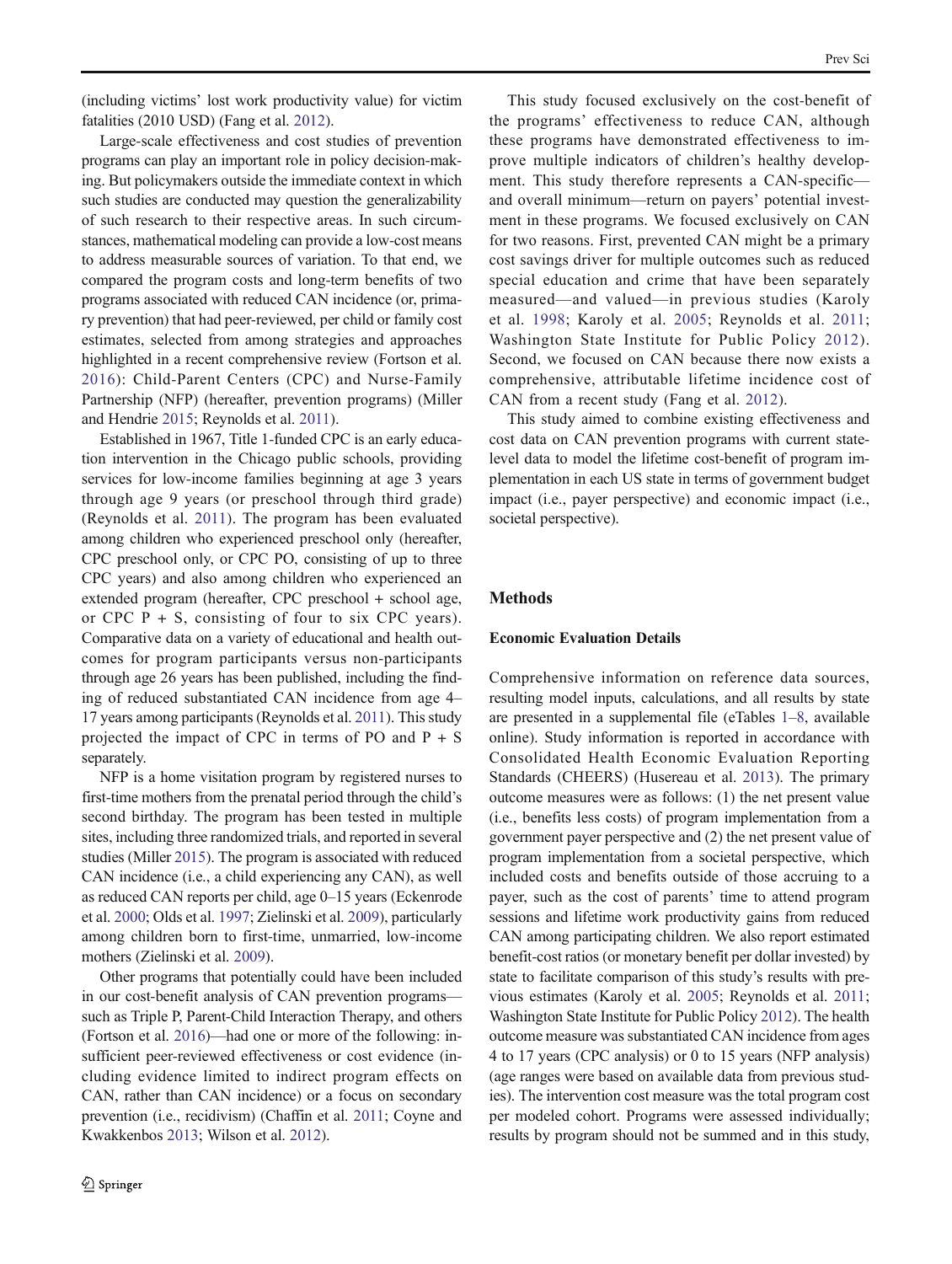and we did not aim to compare the merits of these programs on the basis of benefit-cost results presented here.

Non-monetary measures such as quality-adjusted life years were not investigated and we did not assign a value for intangible costs or quality of life decrements. Costs are presented in 2013 USD. Based on available inflation indices at the state level, inflation adjustments reflected gross domestic product (GDP) sector-specific growth by state over time relative to the state where program costs were originally assessed (US Bureau of Economic Analysis [2015,](#page-11-0) [2017\)](#page-11-0) (eTable 1). This analysis used a lifetime time horizon (i.e., program costs were incurred during a participant's childhood, and the value of averted CAN was applied as estimated in the reference source with a lifetime horizon). Costs after the first year were discounted by 3% in CPC cost reference sources, but there was no discounting applied to NFP program costs in the reference study; this is a minor limitation, as the duration of NFP per family is  $<3$  years (eTable 2). The lifetime average value of averted CAN in the reference source was discounted to present value assuming an average age of CAN incidence of 6 years old (Fang et al. [2012](#page-10-0)).

#### Lifetime Cost of Child Abuse and Neglect

We assumed that 61% of healthcare costs for CAN victims (\$210,012 for non-fatal victims and over \$1.3 million for fatal victims) were paid by government sources (Fang et al. [2012](#page-10-0); Florence et al. [2013](#page-10-0)) (eTable 3). In the payer perspective analysis, we included as a benefit of reduced CAN the estimated state tax revenues generated from increased work productivity among children who avoid CAN, measured as the average proportion of per capita income paid in state and local taxes (The Tax Foundation [2011](#page-11-0)) (eTable 4).

CAN outcomes in program effectiveness studies of CPC and NFP reference studies were not reported with a fatality distinction. In the absence of other guiding data, we calculated the average lifetime cost per incident CAN case (whether fatal or non-fatal) by US state as the average of the reference study's estimates of lifetime costs for fatal and non-fatal CAN (Fang et al. [2012\)](#page-10-0), weighted by each state's proportion of substantiated fatal and non-fatal annual incident CAN cases in the most recent annual data (Fang et al. [2012;](#page-10-0) US Department of Health and Human Services [2015\)](#page-11-0) (eTable 1). At the national level, the estimated 2013 USD (i.e., including inflation) weighted average lifetime costs of CAN for the payer and societal perspective assessments were \$62,781 and \$222,800, respectively (Table [1](#page-4-0)). These estimates by US state ranged from \$47,120 (Louisiana) to \$76,352 (New York) for the payer perspective and from \$179,179 (Louisiana) to \$261,536 (North Dakota) for the societal perspective (Table [1;](#page-4-0) eTable 1 for all states).

#### Modeled Program Cohorts by US State

#### Child-Parent Centers

The hypothetical annual CPC program cohort (meaning, the cohort that might each year commence with CPC) in each US state was estimated as each state's low-income age 3-year resident population (eTable 1 for data and calculations) (US Bureau of the Census [2009-](#page-11-0)2013, [2014\)](#page-11-0). At the national level, this cohort consisted of 1,472,116 children (Table [1\)](#page-4-0), based on 36.9% of families with young children classified as low-income. By state, the CPC-modeled cohort size ranged from 1801 (Vermont) to 184,774 (California) (Table [1](#page-4-0); eTable 1 for all states).

#### Nurse-Family Partnership

The hypothetical annual NFP cohort in each US state was estimated as the number of first-time births to low-income, unmarried mothers, who used Medicaid as the primary payer at the time of delivery (US Centers for Disease Control and Prevention, US Centers for Disease Control and Prevention [2003\)](#page-11-0). By state, the modeled cohort size ranged from 589 (Wyoming) to 49,001 (California) (Table [1](#page-4-0), eTable 1, and eTable 5 for all states).

#### Child Abuse and Neglect Incidence and Program Effect

In the base case analysis, we assumed that the observed rate of CAN in reference studies' control groups (i.e., 17.4% in the CPC cohort and 42.0% in the NFP cohort) was the existing rate of substantiated CAN in all states (eTable 2). Control groups' CAN rates in reference studies were drawn from substantiated CAN records in state administrative data where the studies were conducted. Reductions in CAN incidence associated with prevention programs (for example, a reduction of 54.8% in the NFP treatment group relative to a control group, described below) were also applied uniformly to all states (Table [1](#page-4-0), eTable 1, and eTable 2).

#### Child-Parent Centers

A matched case evaluation reported that children who were enrolled in CPC PO  $(n = 950)$  had a significantly lower rate of substantiated CAN from ages 4 to 17 years compared to a control group enrolled in usual preschool ( $n = 523$ ) (9.9 versus 17.4%, or a relative reduction of 43.1%) (Table [1,](#page-4-0) details from program reference studies in eTable 2) (Reynolds et al. [2011\)](#page-11-0). In a separate analysis restricted to children who had experienced CPC, children enrolled in CPC  $P + S$  ( $n = 543$ ) demonstrated a significantly lower CAN incidence compared to those that only experienced CPC PO  $(n = 567)$  (8.4 versus 14.4%), suggesting that approximately a third of children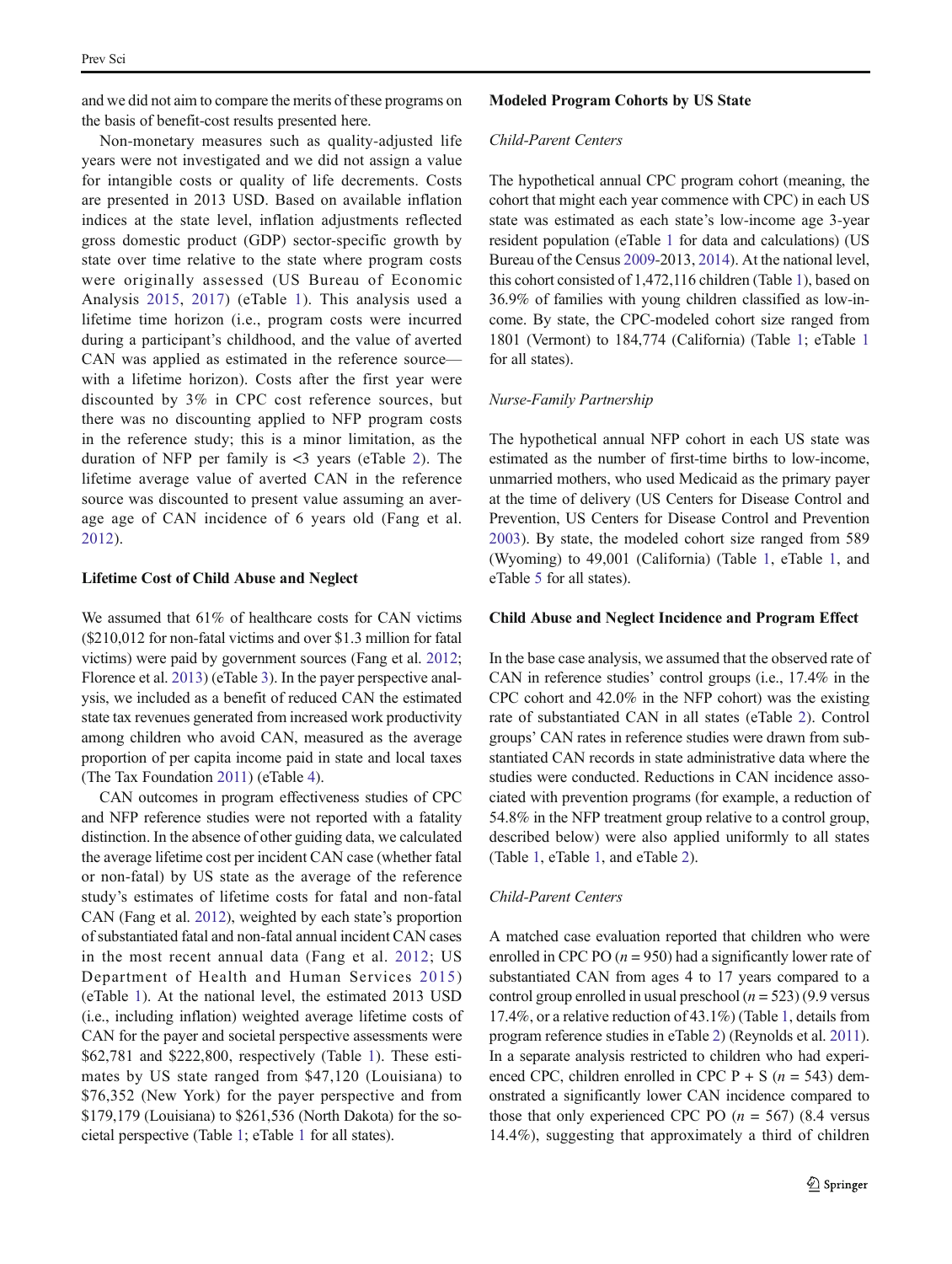<span id="page-4-0"></span>

|  |  | <b>Table 1</b> Model inputs: national estimates and state ranges, including details of state-level variation |  |
|--|--|--------------------------------------------------------------------------------------------------------------|--|
|--|--|--------------------------------------------------------------------------------------------------------------|--|

| Measure by program                                                              | Payer or<br>societal     |                      | State range |                    | Basis for variation in US state<br>estimates and source |                        |                                                                                                                                                                                                                                                                                                                                                                                                         |  |
|---------------------------------------------------------------------------------|--------------------------|----------------------|-------------|--------------------|---------------------------------------------------------|------------------------|---------------------------------------------------------------------------------------------------------------------------------------------------------------------------------------------------------------------------------------------------------------------------------------------------------------------------------------------------------------------------------------------------------|--|
|                                                                                 | perspective <sup>a</sup> | National<br>estimate | Low         | <b>State</b>       | High                                                    | <b>State</b>           |                                                                                                                                                                                                                                                                                                                                                                                                         |  |
| All programs                                                                    |                          |                      |             |                    |                                                         |                        |                                                                                                                                                                                                                                                                                                                                                                                                         |  |
| Lifetime cost of child                                                          | Payer                    | \$62,781             | \$47,120    | Louisiana          |                                                         | \$179,179 Louisiana    | Number of substantiated fatal and                                                                                                                                                                                                                                                                                                                                                                       |  |
| abuse and neglect                                                               | Societal                 | \$222,800            | \$76,352    | New York           |                                                         | \$261,536 North Dakota | non-fatal CAN cases by state in<br>most recent annual data (2013)<br>(US Department of Health and<br>Human Services 2015). Also,<br>inflation by state since cost<br>estimated in reference study (Fang<br>et al. 2012; US Bureau of<br>Economic Analysis 2015b), as<br>well as state income tax per capita<br>gained from averted lost produc-<br>tivity (affects payer perspective<br>analysis only). |  |
| <b>Child-Parent Centers</b>                                                     |                          |                      |             |                    |                                                         |                        |                                                                                                                                                                                                                                                                                                                                                                                                         |  |
| Program population $(n)$                                                        | <b>Both</b>              | 1,472,116            | 1801        | Vermont            | 184,774                                                 | California             | Number of resident children age<br>3 years from low-income families<br>by state (US Bureau of the Census<br>2009-2013, 2014).                                                                                                                                                                                                                                                                           |  |
| Substantiated child abuse and neglect incidence<br>• No program                 |                          |                      |             |                    |                                                         |                        | No state variation applied in base<br>case analysis; a sensitivity                                                                                                                                                                                                                                                                                                                                      |  |
| - Base case                                                                     | Both                     | All states: 17.4%    |             |                    |                                                         |                        | analysis reports results that                                                                                                                                                                                                                                                                                                                                                                           |  |
| - Sensitivity<br>analysis<br>• Relative reduction associated with program:      | Both                     | 16.2%                | 2.1%        | Pennsylvania 34.9% |                                                         | Kentucky               | include state variation based on<br>the population rate of CAN per<br>1000 population by state<br>compared to CPC reference study                                                                                                                                                                                                                                                                       |  |
| - Preschool only                                                                | <b>Both</b>              | $-43.1%$             |             |                    |                                                         |                        | location (Illinois) in most recent                                                                                                                                                                                                                                                                                                                                                                      |  |
| - Preschool +<br>school age                                                     | Both                     | $-66.8\%$            |             |                    |                                                         |                        | annual data (2013) (Reynolds<br>et al. 2011; US Department of<br>Health and Human Services<br>$2015$ ).                                                                                                                                                                                                                                                                                                 |  |
| Program cost per child<br>• Preschool only                                      | Payer                    | \$8,878              | \$7,332     | Mississippi        | \$10,977                                                | Alaska                 | Inflation by state since cost<br>estimated in reference study                                                                                                                                                                                                                                                                                                                                           |  |
| • Preschool only                                                                | Societal                 | \$9,635              | \$7,957     | Mississippi        | \$11,912                                                | Alaska                 | (Reynolds et al. 2002; A. J.                                                                                                                                                                                                                                                                                                                                                                            |  |
| $\cdot$ Preschool + school                                                      | Payer                    | \$13,237             | \$10,931    | Mississippi        | \$16,365                                                | Alaska                 | Reynolds et al. 2011; US<br>Department of Health and Human                                                                                                                                                                                                                                                                                                                                              |  |
| age<br>$\cdot$ Preschool + school<br>age                                        | Societal                 | \$14,397             | \$11,889    | Mississippi        | \$17,800                                                | Alaska                 | Services 2015). Cost originally<br>assessed in Illinois, presented as<br>2007 USD.                                                                                                                                                                                                                                                                                                                      |  |
| Nurse-Family Partnership                                                        |                          |                      |             |                    |                                                         |                        |                                                                                                                                                                                                                                                                                                                                                                                                         |  |
| Program population $(n)$                                                        | <b>Both</b>              | 370,211              | 589         | Wyoming            | 49,001                                                  | California             | Number of first-time births to low-<br>income, unmarried mothers (US<br>Centers for Disease Control and<br>Prevention 2013).                                                                                                                                                                                                                                                                            |  |
| Substantiated child abuse and neglect incidence<br>• No program                 |                          |                      |             |                    |                                                         |                        | No state variation applied in base<br>case analysis; a sensitivity                                                                                                                                                                                                                                                                                                                                      |  |
| - Base case                                                                     | <b>B</b> oth             | All states: 42.0%    |             |                    |                                                         |                        | analysis reports results that                                                                                                                                                                                                                                                                                                                                                                           |  |
| - Sensitivity<br>analysis<br>• Relative reduction<br>associated with<br>program | Both<br><b>Both</b>      | 25.2%<br>$-54.8%$    | 3.3%        | Pennsylvania 54.4% |                                                         | Kentucky               | include state variation based on<br>the population rate of CAN per<br>1000 population by state<br>compared to NFP reference study<br>location (New York) in most<br>recent annual data (2013) (Olds<br>et al. 1997; US Department of                                                                                                                                                                    |  |
|                                                                                 |                          |                      |             |                    |                                                         |                        | Health and Human Services 2015;<br>Zielinski et al. 2009).                                                                                                                                                                                                                                                                                                                                              |  |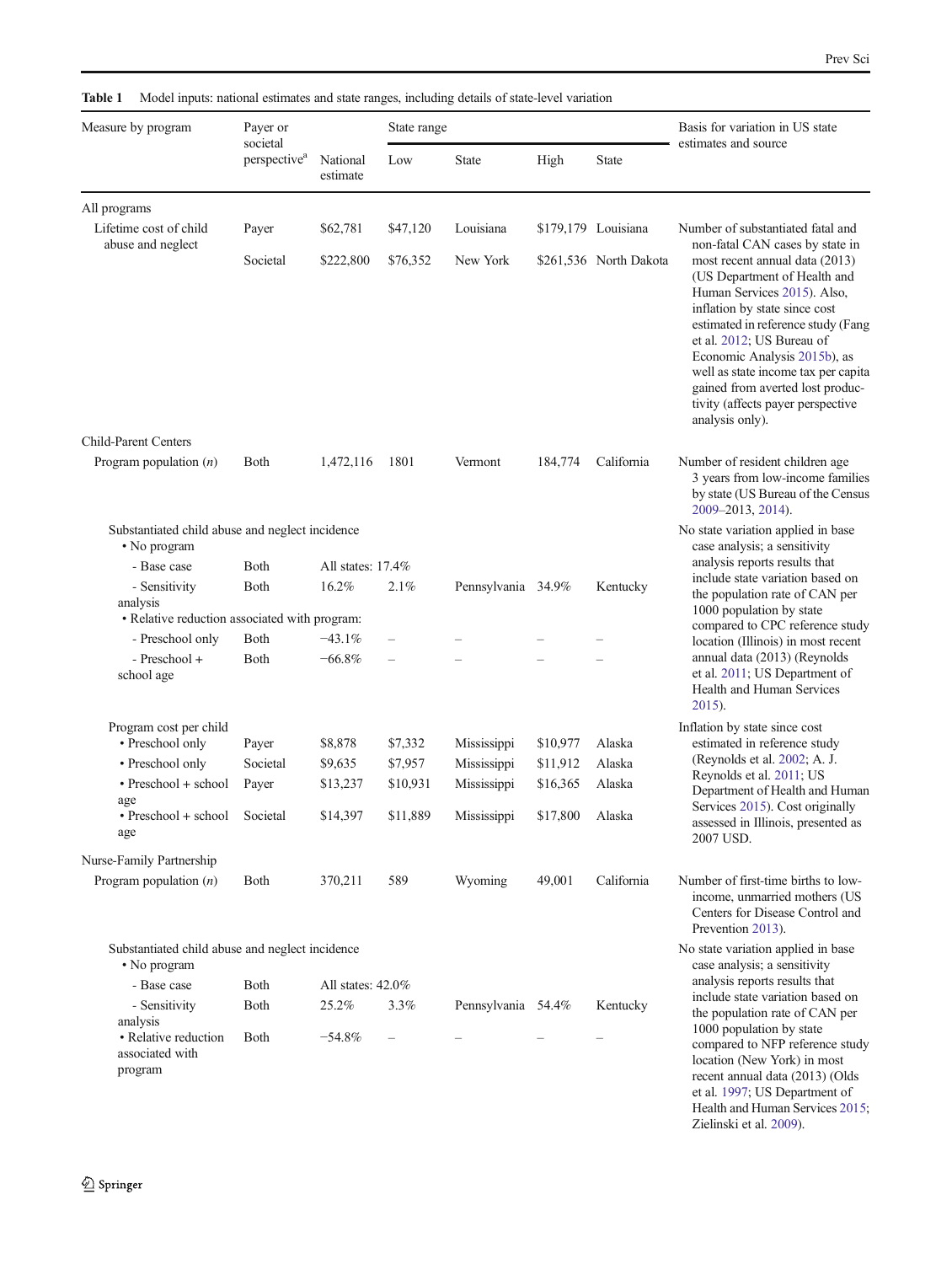#### Table 1 (continued)

| Measure by program     | Payer or<br>societal<br>perspective <sup>a</sup> | National<br>estimate | State range |              |         |              | Basis for variation in US state                                                                                                                                                               |
|------------------------|--------------------------------------------------|----------------------|-------------|--------------|---------|--------------|-----------------------------------------------------------------------------------------------------------------------------------------------------------------------------------------------|
|                        |                                                  |                      | Low         | <b>State</b> | High    | <b>State</b> | estimates and source                                                                                                                                                                          |
| Program cost per child | Both <sup>b</sup>                                | \$8,046              | \$6,750     | Mississippi  | \$9,498 | California   | Inflation by state since cost estimated<br>in NFP reference study (Miller and<br>Hendrie 2015). Cost originally<br>assessed in six states and presented<br>as national estimates in 2010 USD. |

CAN Child abuse and neglect, CPC Child-parent centers. Costs are 2013 USD. See text for details of state-level variation in estimates. See eTable 1 for comprehensive inputs by state and calculations

<sup>a</sup> Payer perspective analysis refers to the government payer perspective; societal perspective analysis includes program cost and benefit values that do not appear in a payer's program budget (e.g., parents' time off from work for program activities and value of increased work productivity among adults estimated to have avoided CAN during childhood due to these programs). See text for details of program costs based on cited cost reference studies and eTable 2 for reference study data and our calculations

<sup>b</sup> Program cost estimate in reference study did not contain elements separately relevant to a payer and societal perspective analysis

who participated in CPC  $P + S$  suffered CAN over the assessment period compared to peers who had experienced no CPC in the control group (or an estimated relative reduction of 66.8%) (Table [1](#page-4-0) and eTable 2).

#### Nurse-Family Partnership

There were significantly fewer substantiated CAN victims from ages 0 to 15 years among high-risk children (born to first-time, unmarried, low-income mothers) who were randomized to receive nurse home visits during pregnancy through the child's second birthday ( $n = 39$ ) compared to a control group randomized to receive a version of usual medical services (including sensory and developmental screening for the child at 12 and 24 months of age and paid transportation to prenatal and well-child visits through the child's second birthday) ( $n = 62$ ) (19 versus 42%, or a relative reduction of nearly 55%) (Table [1](#page-4-0) and eTable 2) (Zielinski et al. [2009\)](#page-11-0). Though NFP has been evaluated in multiple locations, the New York state (Elmira) location is the only US study site where participant outcomes were reported in terms of CAN incidence (Miller [2015](#page-11-0)).

#### Program Costs

#### Child Parent Centers

Average CPC program costs per child were \$8512 for CPC PO and  $$12,719$  for CPC P + S (2007 USD) (eTable 2) (Reynolds et al. [2011\)](#page-11-0). These average costs per child included program staff, program administration, operations and maintenance, instructional materials, capital outlays and equipment, transportation, food, and community services, school-wide services, school district support, capital depreciation, and interest (eTable 2). Incremental program costs, or the cost of CPC beyond the cost for existing alternative preschool services in the target population, were not available. Parents' program participation, valued at an estimated wage rate in the reference study, was included in our societal perspective assessment but excluded from the payer perspective assessment. The estimated payer and societal perspective program costs per child for CPC PO in our model ranged from \$7,332 (Mississippi) to \$10,977 (Alaska) and \$7,957 (Mississippi) to \$11,912 (Alaska), respectively (Table [1\)](#page-4-0) (2013 USD). The corresponding estimates for CPC P+S ranged from \$10,931 (Mississippi) to \$16,365 (Alaska) and from \$11,889 (Mississippi) to \$17,800 (Alaska), respectively (Table [1](#page-4-0); eTable [1](#page-4-0) for all states)

#### Nurse-Family Partnership

The average per-child NFP cost was calculated from an undiscounted estimated average cost per nurse visit (i.e., \$354 in 2010 USD) multiplied by the average number of visits from a recent evaluation (i.e., 25 visits) (Miller and Hendrie [2015\)](#page-11-0). The estimated cost per visit in the reference study included nurse salaries, fringe benefits, administration and supervision, offices, supplies, travel, and NFP National Services Office fees in six unnamed states and is assumed to represent only a payer perspective (eTable 1). The estimated 2013 USD payer and societal perspective program costs per child for NFP (payer and societal perspective program costs were the same for this program based on available data) in our model ranged from \$6,750 (Mississippi) to \$9,498 (California) (Table [1;](#page-4-0) eTable 1 for all states).

#### Analysis

To estimate the number of CAN cases each program could avert per cohort, we multiplied each US state's estimated program cohort size by the estimated CAN incidence rate in that cohort, with and without each program. To estimate the total cost of each program per cohort, we multiplied each state's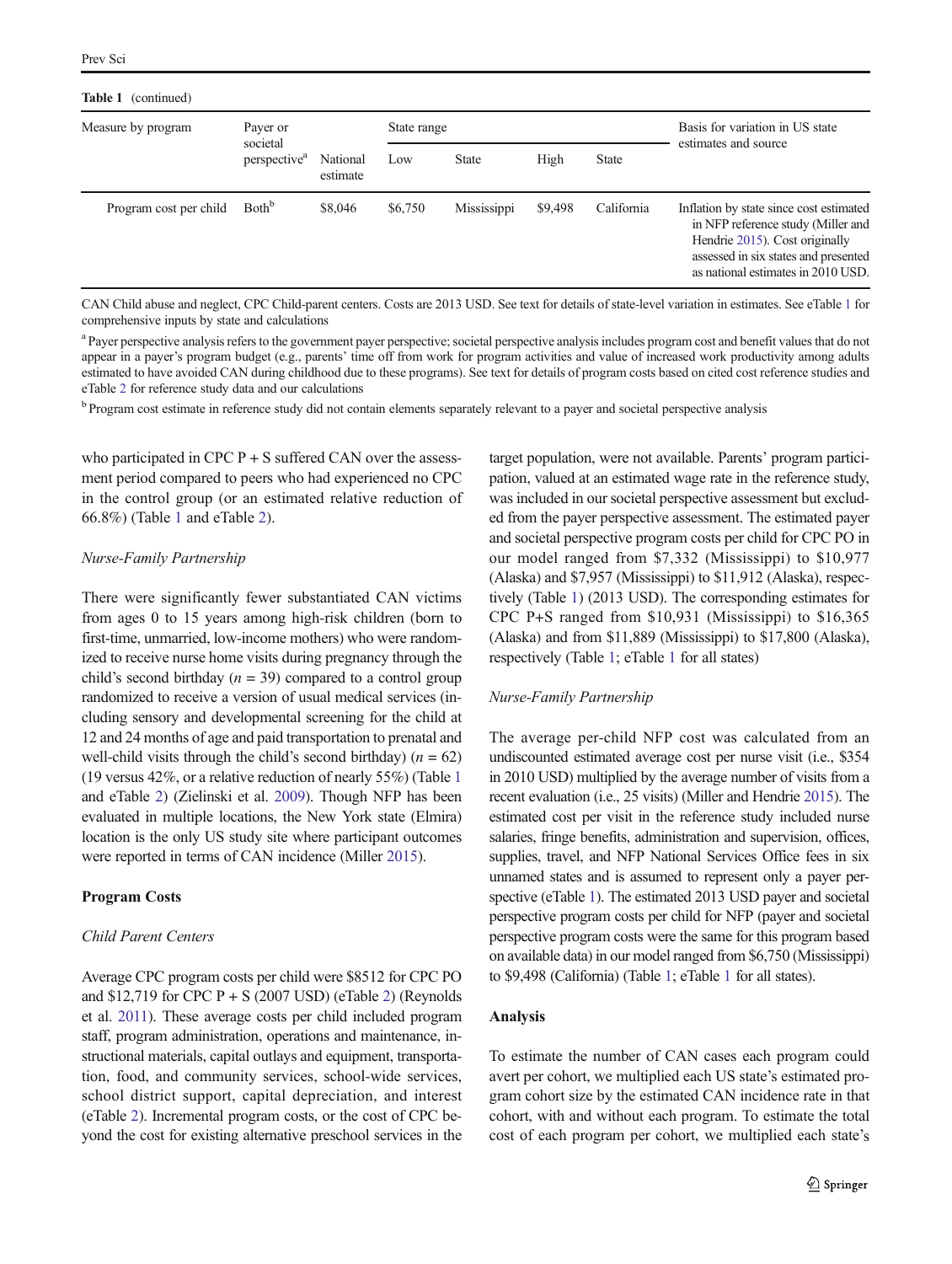estimated program cohort size by the estimated program cost per child, separately for payer and societal perspective assessments. To estimate the total monetary benefit of each program per cohort, we multiplied each state's estimated number of incident CAN cases averted due to the program by the estimated average lifetime cost of incident CAN, separately for payer and societal perspective assessments. The net present value of each program by US state from both payer and societal perspectives was calculated as the total program cost less total program benefits (i.e., value of averted incident CAN cases); a negative value therefore indicates cost savings. The average program cost per averted CAN case was calculated as the net present value divided by the total number of incident CAN cases averted per cohort. The benefit-cost ratio was calculated as the total monetary benefit value of the program divided by the total cost.

#### Sensitivity Analysis

In a sensitivity analysis, we incorporated each state's current actual substantiated CAN incidence relative to the state in which the program reference study was conducted. For example, to estimate the extant substantiated CAN incidence among the CPC modeled cohort (i.e., low-income 3-year olds) in New York in the sensitivity analysis, we multiplied the CAN incidence rate observed in the reference study's control group (i.e., 17.4%) by the ratio of the current all-ages substantiated CAN rate in New York relative to current rate in the reference study state, Illinois (15.2 per 1000 in New York/9.83 per 1000 in Illinois (US Department of Health and Human Services [2015a](#page-11-0))), resulting in an estimated 27.0% CAN incidence among the modeled New York CPC cohort (eTable 1). Reductions in CAN incidence associated with prevention programs (for example, a reduction of 54.8% in the NFP treatment group relative to a control group) were still uniformly applied to all states.

#### Threshold Analyses

Using base case inputs we undertook a series of threshold analyses for key input measures—maximum program cost per child, minimum program participant completion rate, minimum reduction in CAN incidence—and assessed for each state the values of these inputs that would be required to return at least a neutral long-term net present value by program.

In all states combined, the programs could potentially avert an estimated 110,457 (CPC PO), 171,208 (CPC P + S), or 85,149

### **Results**

#### Base Case: Victims Averted

(NFP) incident CAN victims per cohort (Table [2](#page-7-0)). The estimated number of averted CAN victims by program and state ranged from 135 (NFP) in Wyoming to  $21,480$  (CPC P + S) in California (Table [2;](#page-7-0) eTable 6 for calculations).

#### Base Case: Net Present Value per Averted Victim and Benefit-Cost Ratios

All states were estimated to have a negative average net cost per CAN victim averted from the societal perspective for both CPC PO and CPC  $P + S$ , indicating societal cost savings over the lifetime of the program cohorts (Table [2;](#page-7-0) eTable 6 for calculations). From the payer perspective, lower costs from reduced CAN in the years following program implementation may substantially offset, but often not entirely eliminate, payers' cost to implement CPC PO and CPC  $P + S$ . NFP estimates suggested a negative net cost per CAN victim averted, or cost savings, for all states using a payer or societal perspective (Table [2;](#page-7-0) eTable 6 for calculations). For comparison of this study's results with previous studies, societal perspective benefitcost ratios assessed for all states combined were \$1.73 for CPC (\$1.73 of benefits for every \$1 of program costs) and \$6.37 for NFP (eTable 8).

#### Child-Parent Centers

From the payer perspective, Michigan had the lowest estimated net average cost per averted CAN victim from CPC (at a cost of \$42,572 and \$38,665 per averted CAN victim for CPC PO and CPC P+S, respectively), while Alaska had the highest net average cost per CAN victim averted from CPC (at a cost of \$85,742 and \$80,164 per averted CAN victim for CPC PO and CPC P+S, respectively) (Table [2](#page-7-0)).

However, from the societal perspective, both CPC programs were cost saving (i.e., negative net cost) in all states using base case methods. North Dakota was estimated to have the lowest net program cost (-\$134,721 for CPC PO and -\$139,283 for CPC P+S) per CAN victim averted using a societal perspective and Louisiana was estimated to have the highest (-\$59,782 for CPC PO and -\$64,077 for CPC P+S). Across all states, CPC PO could save an estimated \$10.4 billion and CPC P+S \$16.9 billion, over the lifetime of each annual participating cohort of children from the societal cost perspective (eTable 6).

#### Nurse-Family Partnership

From the payer perspective, net average cost per CAN victim averted through NFP by state ranged from −\$37,962 (North Dakota) to -\$16,203 (Louisiana). From the societal perspective, net savings from program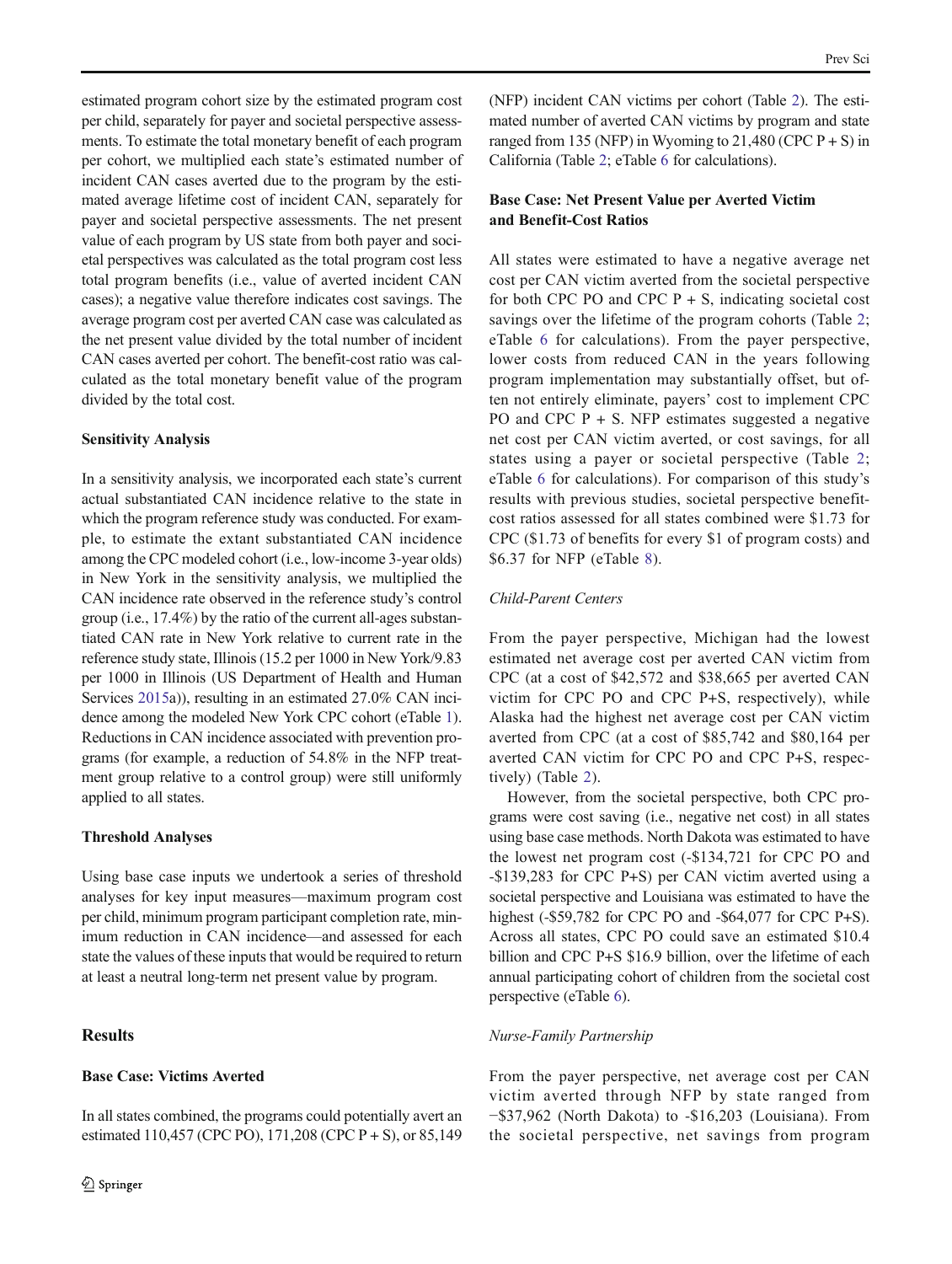<span id="page-7-0"></span>

| Table 2 Estimated number of children that could avoid child abuse and neglect per annual cohort and net present value per child abuse and neglect |
|---------------------------------------------------------------------------------------------------------------------------------------------------|
| victim averted from payer and societal perspectives by program and state                                                                          |

| State            | Child-Parent Centers: preschool only |                      |                         | age                | Child-Parent Centers: preschool + school |                         | Nurse-Family Partnership |                      |                         |
|------------------|--------------------------------------|----------------------|-------------------------|--------------------|------------------------------------------|-------------------------|--------------------------|----------------------|-------------------------|
|                  | Victims<br>averted                   | Payer<br>perspective | Societal<br>perspective | Victims<br>averted | Payer<br>perspective                     | Societal<br>perspective | Victims<br>averted       | Payer<br>perspective | Societal<br>perspective |
| US total         | 110,409                              | \$55,593             | $-$ \$94,335            | 171,134            | \$51,082                                 | $-$ \$98,956            | 85,149                   | $-$ \$27,801         | $-$187,820$             |
| Alabama          | 2,010                                | \$47,390             | $-$ \$85,936            | 3,116              | \$43,606                                 | $-$ \$89,811            | 1,004                    | $-$ \$21,642         | $-$163,430$             |
| Alaska           | 216                                  | \$85,742             | $-$ \$70,743            | 335                | \$80,164                                 | $-$ \$76,457            | 181                      | $-$ \$20,017         | $-$ \$188,978           |
| Arizona          | 2,828                                | \$62,770             | $-$ \$87,419            | 4,383              | \$58,092                                 | $-$ \$92,211            | 1,389                    | $-$ \$25,581         | $-$ \$186,233           |
| Arkansas         | 1,361                                | \$46,441             | $-$ \$85,149            | 2,109              | \$42,561                                 | $-$ \$89,123            | 666                      | $-$ \$24,685         | $-$164,954$             |
| California       | 13,858                               | \$68,457             | $-$ \$99,894            | 21,480             | \$62,960                                 | $-$ \$105,525           | 11,270                   | $-$ \$34,466         | $-$ \$215,111           |
| Colorado         | 1,600                                | \$60,528             | $-$ \$94,966            | 2,480              | \$55,823                                 | $-$ \$99,785            | 929                      | $-$ \$27,244         | $-$ \$193,261           |
| Connecticut      | 717                                  | \$62,784             | $-$ \$84,798            | 1,111              | \$57,924                                 | $-$ \$89,776            | 493                      | $-$ \$27,306         | $-$ \$185,758           |
| Delaware         | 270                                  | \$62,981             | $-$ \$85,402            | 418                | \$58,326                                 | $-$ \$90,170            | 251                      | $-$ \$22,636         | $-$ \$181,430           |
| DC               | 204                                  | \$64,568             | $-$108,096$             | 316                | \$59,422                                 | $-$ \$113,367           | 170                      | $-$ \$29,559         | $-$ \$213,732           |
| Florida          | 6,520                                | \$57,503             | $-$ \$89,223            | 10,105             | \$53,062                                 | $-$ \$93,771            | 6,120                    | $-$ \$24,753         | $-$ \$181,409           |
| Georgia          | 4,306                                | \$56,116             | $-$ \$84,729            | 6,674              | \$51,847                                 | $-$ \$89,103            | 3,336                    | $-$ \$22,796         | $-$ \$173,191           |
| Hawaii           | 346                                  | \$66,312             | $-$108,719$             | 536                | \$61,024                                 | $-$ \$114,135           | 241                      | $-$ \$31,442         | $-$ \$218,300           |
| Idaho            | 679                                  | \$60,807             | $-$ \$78,060            | 1,052              | \$56,339                                 | $-$ \$82,637            | 393                      | $-$ \$23,049         | $-$ \$171,909           |
| Illinois         | 4,106                                | \$51,594             | $-$ \$98,571            | 6,364              | \$47,219                                 | $-$ \$103,051           | 3,475                    | $-$ \$28,257         | $-$ \$188,205           |
| Indiana          | 2,469                                | \$50,291             | $-$ \$84,278            | 3,828              | \$46,244                                 | $-$ \$88,422            | 2,165                    | $-$ \$23,727         | $-$167,345$             |
| Iowa             | 910                                  | \$44,998             | $-$ \$89,898            | 1,411              | \$41,164                                 | $-$ \$93,825            | 786                      | $-$ \$24,793         | $-$ \$168,263           |
| Kansas           | 1,095                                | \$49,949             | $-$ \$86,228            | 1,697              | \$45,964                                 | $-$ \$90,310            | 735                      | $-$ \$23,374         | $-$ \$168,465           |
| Kentucky         | 1,767                                | \$48,593             | $-$ \$81,356            | 2,740              | \$44,681                                 | $-$ \$85,363            | 1,432                    | $-$ \$23,208         | $-$ \$161,907           |
| Louisiana        | 1,993                                | \$62,899             | $-$ \$59,782            | 3,088              | \$58,705                                 | $-$ \$64,077            | 2,485                    | $-$16,203$           | $-$ \$148,262           |
| Maine            | 347                                  | \$48,362             | $-$ \$84,648            | 538                | \$44,352                                 | $-$ \$88,757            | 219                      | $-$ \$24,201         | $-$ \$166,182           |
| Maryland         | 1,298                                | \$60,034             | $-$ \$101,798           | 2,012              | \$55,114                                 | $-$ \$106,838           | 1,155                    | $-$ \$30,767         | $-$ \$203,602           |
| Massachusetts    | 1,317                                | \$63,314             | $-$ \$94,003            | 2,041              | \$58,335                                 | $-$ \$99,103            | 893                      | $-$ \$29,331         | $-$ \$197,784           |
| Michigan         | 3,423                                | \$42,572             | $-$101,406$             | 5,306              | \$38,665                                 | $-$ \$105,408           | 2,628                    | $-$ \$28,060         | $-$180,774$             |
| Minnesota        |                                      |                      | $-$ \$96,692            | 2,209              | \$46,691                                 | $-$ \$101,143           | 819                      | $-$ \$29,184         | $-$ \$186,631           |
|                  | 1,425                                | \$51,037             |                         |                    |                                          |                         |                          |                      |                         |
| Mississippi      | 1,515                                | \$47,153             | $-$ \$80,101            | 2,349              | \$43,427                                 | $-$ \$83,917            | 1,630                    | $-$ \$21,256         | $-$ \$156,842           |
| Missouri         | 2,178                                | \$51,450             | $-$ \$85,447            | 3,376              | \$47,496                                 | $-$ \$89,497            | 1,730                    | $-$ \$21,038         | $-$ \$166,778           |
| Montana          | 346                                  | \$63,119             | $-$ \$77,346            | 537                | \$58,579                                 | $-$ \$81,996            | 231                      | $-$ \$22,537         | $-$ \$173,156           |
| Nebraska         | 658                                  | \$48,760             | $-$ \$88,832            | 1,019              | \$44,752                                 | $-$ \$92,938            | 461                      | $-$ \$24,172         | $-$ \$170,729           |
| Nevada           | 1,033                                | \$60,479             | $-$ \$84,675            | 1,601              | \$56,040                                 | $-$ \$89,221            | 755                      | $-$ \$21,951         | $-$177,032$             |
| New<br>Hampshire | 221                                  | \$61,697             | $-$ \$98,995            | 342                | \$57,058                                 | $-$ \$103,747           | 186                      | $-$ \$24,065         | $-$ \$195,131           |
| New Jersey       | 2,104                                | \$57,084             | $-$107,334$             | 3,261              | \$52,152                                 | $-$ \$112,386           | 1,052                    | $-$ \$32,634         | $-$ \$208,083           |
| New Mexico       | 1,002                                | \$57,580             | $-$77,066$              | 1,554              | \$53,314                                 | $-$ \$81,435            | 692                      | $-$ \$21,948         | $-$ \$166,134           |
| New York         | 6,019                                | \$56,023             | $-$ \$108,459           | 9,329              | \$50,978                                 | $-$ \$113,626           | 4,460                    | $-$ \$36,885         | $-$ \$212,650           |
| North Carolina   | 3,958                                | \$48,908             | $-$ \$84,116            | 6,135              | \$44,910                                 | $-$ \$88,211            | 3,109                    | $-$ \$24,688         | $-$ \$166,654           |
| North Dakota     | 194                                  | \$45,312             | $-$ \$134,721           | 300                | \$40,858                                 | $-$ \$139,283           | 157                      | $-$ \$37,962         | $-$ \$227,956           |
| Ohio             | 4,108                                | \$43,905             | $-$ \$92,536            | 6,367              | \$40,050                                 | $-$ \$96,485            | 2,839                    | $-$ \$25,933         | $-$ \$170,995           |
| Oklahoma         | 1,671                                | \$46,591             | $-$ \$106,653           | 2,591              | \$42,540                                 | $-$ \$110,802           | 1,498                    | $-$ \$28,330         | $-$ \$190,634           |
| Oregon           | 1,322                                | \$54,182             | $-$ \$83,649            | 2,050              | \$49,879                                 | $-$ \$88,057            | 882                      | $-$ \$23,885         | $-$ \$171,341           |
| Pennsylvania     | 3,465                                | \$50,275             | $-$ \$105,233           | 5,370              | \$45,967                                 | $-$ \$109,645           | 2,283                    | $-$ \$28,857         | $-$ \$193,999           |
| Rhode Island     | 275                                  | \$50,231             | $-$ \$89,634            | 427                | \$46,056                                 | $-$ \$93,910            | 189                      | $-$ \$26,556         | $-$ \$175,758           |
| South Carolina   | 1,977                                | \$54,439             | $-$ \$83,031            | 3,064              | \$50,301                                 | $-$ \$87,270            | 1,750                    | $-$ \$22,284         | $-$ \$169,009           |
| South Dakota     | 313                                  | \$58,345             | $-$ \$80,830            | 485                | \$54,190                                 | $-$ \$85,086            | 217                      | $-$ \$19,315         | $-$ \$167,782           |
| Tennessee        | 2,611                                | \$59,183             | $-$ \$84,166            | 4,046              | \$54,836                                 | $-$ \$88,619            | 2,287                    | $-$ \$22,816         | $-$ \$175,887           |
|                  |                                      |                      |                         |                    |                                          |                         |                          |                      |                         |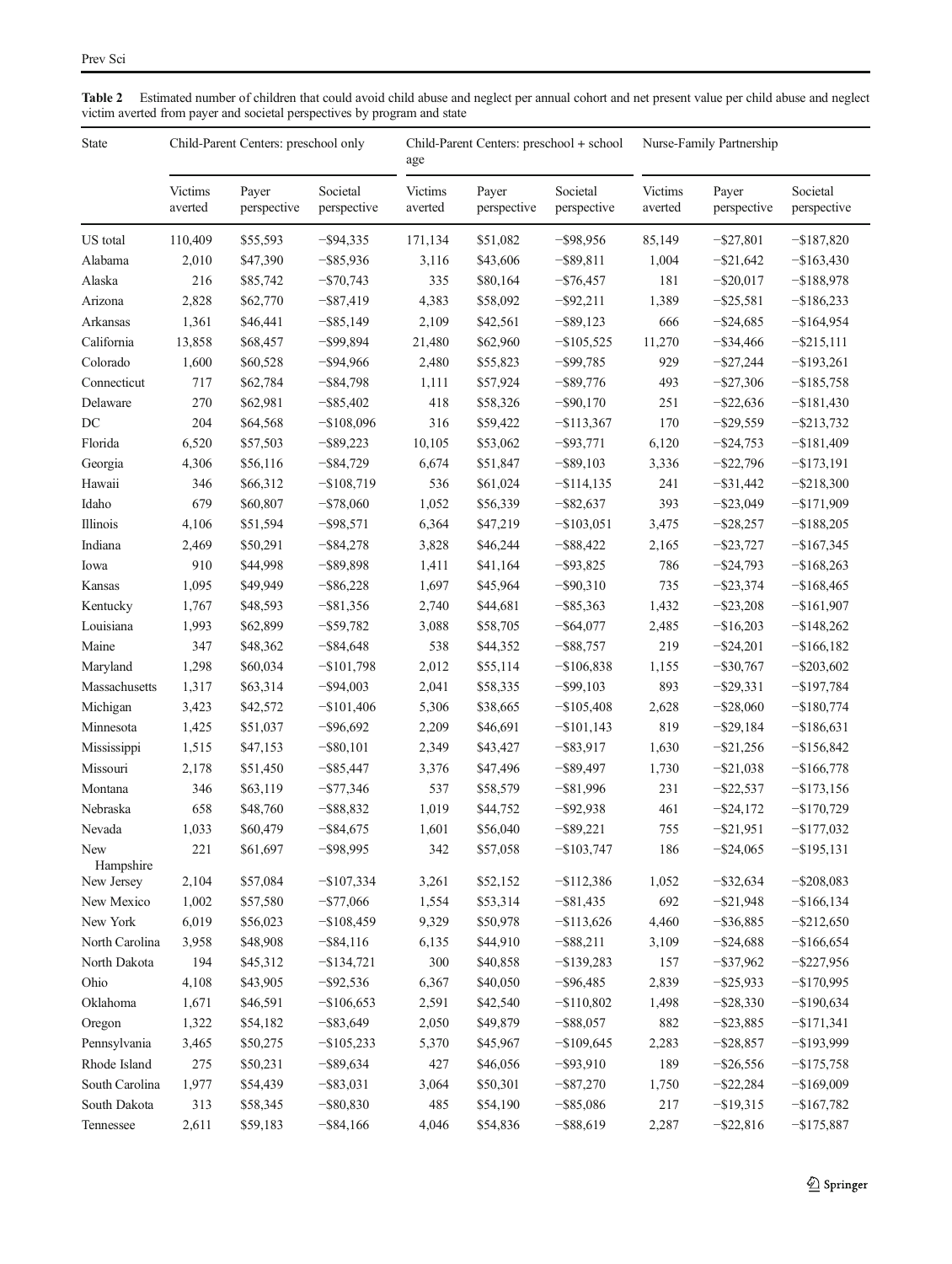#### Table 2 (continued)

| <b>State</b>  |                           | Child-Parent Centers: preschool only |                         | age                       | Child-Parent Centers: preschool + school |                         | Nurse-Family Partnership  |                      |                         |
|---------------|---------------------------|--------------------------------------|-------------------------|---------------------------|------------------------------------------|-------------------------|---------------------------|----------------------|-------------------------|
|               | <b>Victims</b><br>averted | Payer<br>perspective                 | Societal<br>perspective | <b>Victims</b><br>averted | Payer<br>perspective                     | Societal<br>perspective | <b>Victims</b><br>averted | Payer<br>perspective | Societal<br>perspective |
| Texas         | 12,448                    | \$59,345                             | $-$ \$102,949           | 19,295                    | \$54,694                                 | $-$107,714$             | 9,835                     | $-$ \$28,516         | $-$ \$201,214           |
| Utah          | 1,100                     | \$60,662                             | $-$ \$86,037            | 1,706                     | \$56,042                                 | $-$ \$90,769            | 470                       | $-$ \$24,987         | $-$ \$182,019           |
| Vermont       | 135                       | \$53,682                             | $-$ \$88,919            | 209                       | \$49,322                                 | $-$ \$93,384            | 137                       | $-$ \$26,022         | $-$ \$178,373           |
| Virginia      | 2,068                     | \$62,060                             | $-$ \$91,654            | 3,205                     | \$57,357                                 | $-$ \$96,471            | 1,857                     | $-$ \$25,363         | $-$ \$189,594           |
| Washington    | 2,140                     | \$62,892                             | $-$ \$95,757            | 3,317                     | \$58,029                                 | $-$100,737$             | 1,475                     | $-$ \$28,208         | $-$ \$197,731           |
| West Virginia | 641                       | \$49,442                             | $-$ \$79,586            | 994                       | \$45,528                                 | $-$ \$83,594            | 400                       | $-$ \$21,956         | $-$ \$159,736           |
| Wisconsin     | 1,721                     | \$48,748                             | $-$ \$91,130            | 2,668                     | \$44,603                                 | $-$ \$95,375            | 1,200                     | $-$ \$27,264         | $-$ \$176,412           |
| Wyoming       | 169                       | \$63,151                             | $-$ \$72,757            | 263                       | \$58,838                                 | $-$ \$77,174            | 135                       | $-$ \$17,434         | $-$ \$162,987           |

CAN Child abuse and neglect. Costs are 2013 USD. US totals are different from the sum of all states due to original calculations at the US level, rather than, for example, program cost averages and case sums for all states. See eTable 6 for supporting data (i.e., program cohort size, etc.) by state. Results across programs should not be summed. See eTable 7 for a sensitivity analysis that incorporates variation in states' substantiated CAN rates

implementation were significantly greater, ranging from −\$227,956 (North Dakota) to −\$148,262 (Louisiana) per CAN victim averted. Implementing NFP in all states combined could save an estimated \$16.0 billion over the lifetime of each annual participating cohort of children from the societal cost perspective (eTable 6).

#### Sensitivity Analysis

Sensitivity analysis that adjusted each state's rates of substantiated CAN relative to the state where the effectiveness study was conducted led to modest differences from the base case analysis for the CPC programs (i.e., a reduction of 6% across all states compared to base case methods, to 102,496 averted cases with CPC PO, and  $158,868$  with CPC P + S), reflecting the fact that the state where the CPC effectiveness study was conducted—Illinois—currently has a CAN rate close to the average among all US states (eTable 7). The difference between the base case and sensitivity analysis estimates for NFP was more pronounced (i.e., a reduction of 67% across all states, to 51,016 averted cases), reflecting the fact that the reference study state site for the NFP effectiveness study— New York—currently has a high substantiated CAN rate relative to other states. Kentucky, a state with high substantiated CAN incidence, had the lowest estimated net lifetime payer perspective impact from the two versions of CPC in the sensitivity analysis, at a net cost of −\$2,910 and −\$4,859 per averted CAN case for CPC PO and CPC  $P + S$ , respectively (eTable 7). In Pennsylvania, a state with very low substantiated CAN incidence, the corresponding costs were much higher; hundreds of thousands of dollars per averted CAN case for both versions of CPC.

#### Threshold Analysis

With all other inputs at base case assumptions, eTable 6 reports the maximum program cost per child, minimum program completion rate, minimum program effectiveness, and minimum actual CAN rate required to return a neutral net present value in each of these programs from the payer and societal perspective by state. For example, in North Dakota, the program cost per child for CPC PO could more than double, from \$9,511 to \$19,615 and the program would still have a neutral cost impact from the societal perspective, owing to the high cost of CAN. In North Dakota, the minimum program completion rate required for CPC PO to be cost-neutral from the societal perspective was just 37%; and the program would still be cost-neutral even if CPC PO reduced CAN incidence by just 21% (compared to the 43% reduction predicted by the effectiveness study).

#### **Discussion**

This study translated cost and effectiveness data for current circumstances in each US state on two programs that previous studies have demonstrated are associated with reduced CAN. This study's results estimate that the programs would generate benefits greater than program costs from a societal perspective. In addition, the results suggest that many states could see the cost of implementing these programs substantially offset by future reductions in direct spending on health care, child welfare, criminal justice, and special education associated with CAN.

It important to stress that this analysis assessed the net present value of reduced CAN incidence, and did not include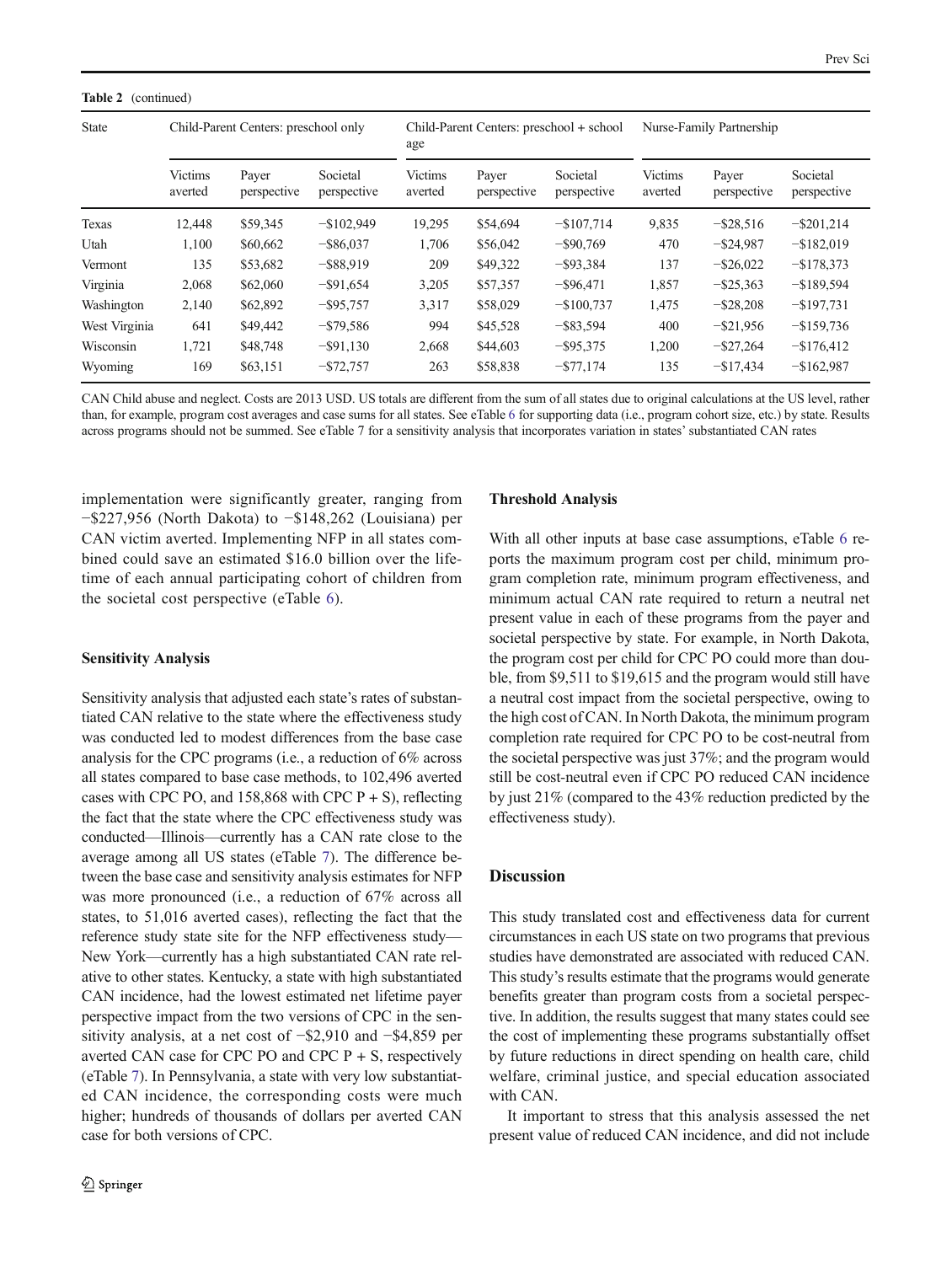the monetary value that might accompany other desirable health and developmental outcomes also associated with these programs. We also have not included non-monetary costs of CAN, including the pain and suffering of children, missed school among victims, conduct or emotional problems stemming from CAN, and decreased quality of life among CAN victims. This study has also assumed that programs would have similar effectiveness to the original program trials.

The overall benefit-cost ratio we have estimated for NFP (\$6.37) is close to one previous estimate of NFP (\$5.70) (Karoly et al. [2005\)](#page-11-0) but higher than another (\$1.61) (Washington State Institute for Public Policy [2012](#page-11-0)). The similarity of our estimate to one of the previous estimates is a coincidence; a large part of that previous study's estimated NFP value was due to mothers' changed circumstances (i.e., reduced welfare benefits) during the first 15 years of the child's life—a program benefit we have not included here and that study also included much lower estimated costs related to CAN. For example, in our analysis the value of averted CAN across all participants in all states combined was estimated at \$51,244 (eTable 8), compared to the previous study's estimate of the value of all program benefits—of which CAN was just one—of \$41,419 per child (2003 USD) (Karoly et al. [1998\)](#page-11-0) (eTable 8). Another previous estimate of NFP similarly assumed a much lower value of averted CAN per program participant (\$9174) (2015 USD) (Washington State Institute for Public Policy [2012\)](#page-11-0). Our benefit-cost ratio for CPC PO (\$1.73) is less than a previous study's estimate (\$10.83) (Reynolds et al. [2011](#page-11-0)). The previous study included intangible costs of crime, and used projected benefits value for a number of measured outcomes, in particular, program participants' lifetime earnings and criminal justice involvement. In comparison, these two elements were directly measured in the lifetime cost of CAN that we used in this analysis (Fang et al. [2012\)](#page-10-0).

#### Limitations

We evaluated selected effective programs that had published cost data. Our analysis relied on reference studies' methods, which included cost estimates that are at least a few years old. Program cost estimates for economic evaluation ideally employ incremental, rather than average, costs of program implementation in a target population; for our assessment of both CPC and NFP, we had only average program costs per child, and to the extent these programs replace existing alternative services, we may have overestimated the cost of the programs. Program cost estimates for CPC were based on relatively small populations; it is possible that larger scale implementation could yield lower costs per participating child or family. We have accounted for differences in time and location between study sites and the present time in each US state in a limited way through inflation indices. It is not clear, for example, what other aspects of local conditions might have affected cost estimates in reference studies to the point that it might be inappropriate to generalize the estimates to other US states. Moreover, estimating costs at the state level is challenging. First, program costs will vary within states, primarily based on urban and rural locations, which we were not able to account for. Second, our analysis assumed all states will recoup the benefits of reduced CAN (i.e., reduced crime and medical costs due to lower incident CAN, as well as state tax revenues from averted lost productivity) relative to program investment; available data did not allow us to account for interstate movement of children and families that might cause program benefits to shift out of states that provided an investment in CAN prevention through these programs.

We approached the issue of uncertainty around program costs, program participants' completion, and program effectiveness through a threshold analysis of key inputs required for each program to be cost-neutral in the long term. More information on the timing of CAN incidence in these cohorts, as well as more information on the timing of associated costs (i.e., medical care, child welfare, etc.), could improve forecasts about the impact these programs could have. The reference study estimate for the lifetime cost of CAN is an underestimate, based on limited data to estimate the full range of effects for victims and associates, as well as documented undercounting of CAN through official reporting of substantiated cases (Fang et al. [2012\)](#page-10-0). When interpreting the results of this analysis, decision makers should weigh the non-monetary benefits of reduced CAN and consider the range of benefits documented from these programs.

Program effectiveness measures as published were generally based on per-protocol (i.e., all children completing treatments and with follow-up data) study populations, and our estimates did not account for program attrition. Program attrition could have a substantial impact on our results; for example, if a large number of children incurred costs through program participation but dropped out of the program before completion, this could decrease the number of CAN cases averted and increase the average program cost per averted CAN case. Also, to the extent that these programs are implemented differently in new communities, deviating from the methods as measured in the programs' effectiveness studies, it may be that our assumption of equal effectiveness in a new location is inappropriate.

Substantiated CAN was the outcome measure for this economic evaluation because it was the effectiveness measure reported in available reference studies. Substantiated CAN is a conservative measure of incidence, and is influenced by states' different procedures for investigating and classifying reported CAN (Fang et al. [2012](#page-10-0); US Department of Health and Human Services [2015](#page-11-0)). In 2013, US Child Protective Services received nearly 3.9 million referrals of children being abused or neglected (US Department of Health and Human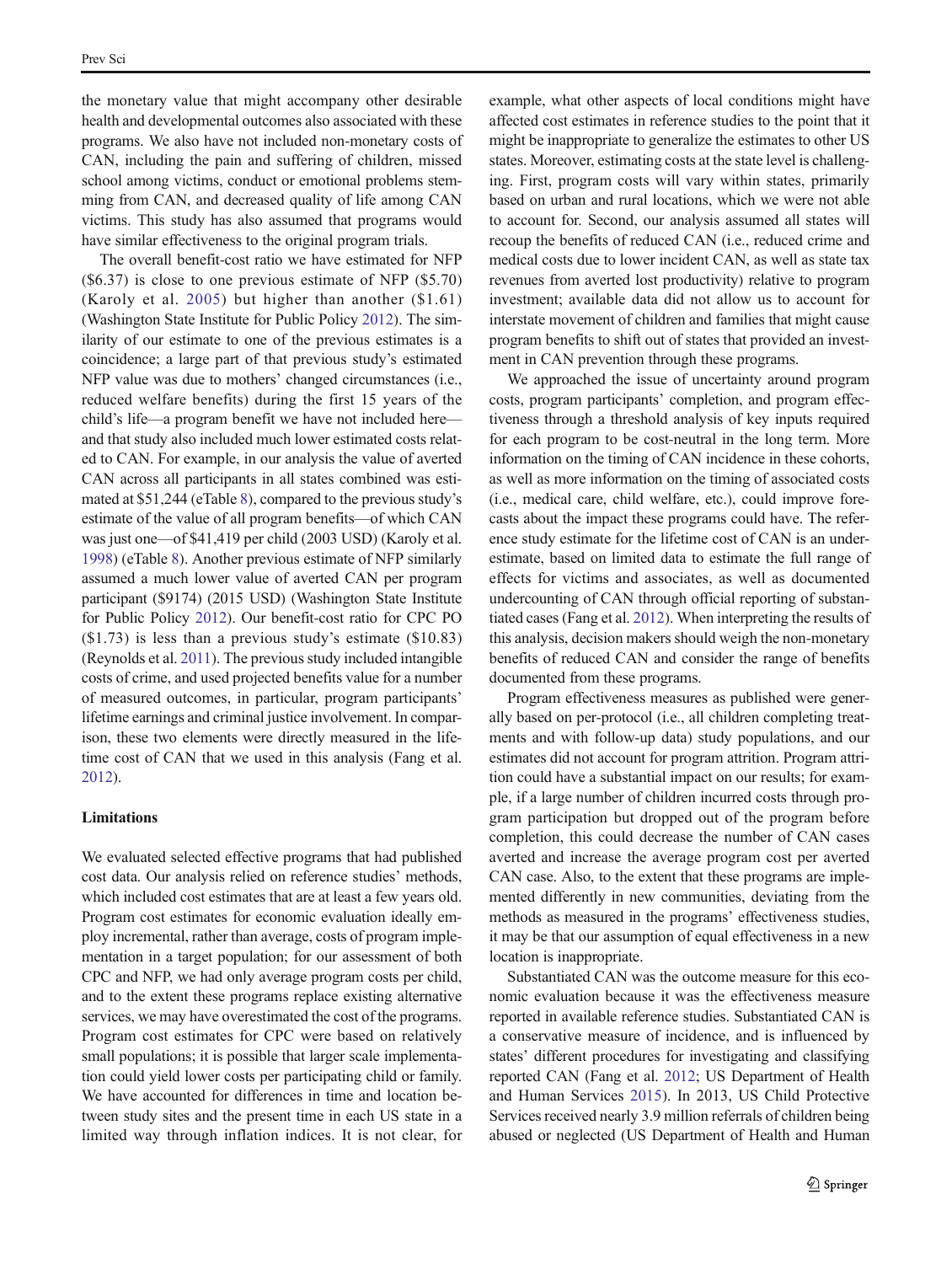<span id="page-10-0"></span>Services [2015\)](#page-11-0). Approximately 17.5% of CAN investigations nationwide were substantiated, ranging from 2% in Missouri to 34% in Iowa. Previous research has shown that there is no significant difference in developmental outcomes for children with substantiated CAN versus those subject to an investigation but not substantiated (Hussey et al. [2005](#page-11-0)). In a threshold analysis, we reported a minimum CAN rate required to return a neutral net present value, and in a sensitivity analysis, we adjusted effectiveness studies' observed substantiated CAN by state to estimate extant CAN rates in the programs' target groups for each state. The base case methods revealed differences among states primarily based on expected program costs and CAN lifetime costs, while the sensitivity analysis incorporated differences among states based on CAN substantiation. Inclusion of a state-level substantiated CAN adjustment in the sensitivity analysis had a notable effect on states that are outliers in terms of substantiated CAN. For example, with a state-level adjustment for substantiated CAN, Pennsylvania—a state with a very low substantiated CAN rate relative to other states—was estimated to avert just 180 incident CAN cases, whereas in the base case analysis, Pennsylvania's expected number of averted cases was 2283 (eTable 7). Local CAN professionals may be in the best position to judge the validity of the substantiated CAN estimate reported in NCANDS as a true reflection of CAN among the state's population.

Research suggests that CAN incidence varies by demographic characteristics, which we were not able to account for based on available data in reference studies. For example, mothers with greater experience of domestic violence in the NFP study were more likely to perpetrate CAN (Eckenrode et al. 2000). The available estimated monetary value of averted lifetime CAN required that we measure program impact in terms of the number of children who had or did not have CAN report, instead of a more nuanced measure such as the number of reports per child (Eckenrode et al. 2000). An NFP evaluation reported significantly fewer substantiated CAN reports per child from age 0–15 years among NFP mothers compared to control mothers (0.44 versus 0.73 reports per child) (Eckenrode et al. 2000; Olds et al. [1997](#page-11-0)). A related but broader issue is that because our CAN measure was incidence per child, we were not able to include programs with demonstrated effectiveness to reduce CAN recidivism, such as Parent-Child Interaction Therapy (Chaffin et al. 2011; Goldfine et al. [2008](#page-11-0)).

Notably, this analysis did not account for states that may already have these programs. NFP, for example, presently operates in 43 states, serving over 31,000 families (Nurse-Family Partnership [2015](#page-11-0)) and CPC was recently expanded in select Midwestern states (Chicago Public Schools 2016). Our analysis has estimated the total potential impact of these programs, a portion of which might already be achieved if these programs are in place in some areas.

#### Conclusion

In this study, we have translated existing peer-reviewed evidence of CAN prevention programs' cost and effectiveness to current conditions in each US state to assist decision-making around such programs. Our results indicate that these programs might help thousands of children per cohort to avoid CAN and that program costs could be substantially offset in the long term through the monetary value of benefits associated with averted CAN.

Compliance with Ethical Standards Study information is reported in accordance with Consolidated Health Economic Evaluation Reporting Standards (CHEERS).

Funding There is no external funding for this study.

Conflict of Interest The authors declare that they have no conflict of **interest** 

Ethical Approval and Informed Consent All procedures performed in studies involving human participants were in accordance with the ethical standards of the institutional and/or national research committee and with the 1964 Helsinki Declaration and its later amendments or comparable ethical standards. For this type of study, formal consent is not required.

#### **References**

- Chaffin, M., Funderburk, B., Bard, D., Valle, L. A., & Gurwitch, R. (2011). A combined motivation and parent-child interaction therapy package reduces child welfare recidivism in a randomized dismantling field trial. Journal of Consulting and Clinical Psychology, 79, 84–95.
- Chicago Public Schools (2016). Child Parent Center: CPC Partnerships. Retrieved March 11, 2016, from [http://cps.edu/Schools/](http://cps.edu/Schools/EarlyChildhood/Pages/Childparentcenter.aspx) [EarlyChildhood/Pages/Childparentcenter.aspx](http://cps.edu/Schools/EarlyChildhood/Pages/Childparentcenter.aspx)
- Coyne, J. C., & Kwakkenbos, L. (2013). Triple P-Positive Parenting programs: the folly of basing social policy on underpowered flawed studies. BMC Medicine, 11, 11.
- Eckenrode, J., Ganzel, B., Henderson, C. R., Jr., Smith, E., Olds, D. L., Powers, J.,… Sidora, K. (2000). Preventing child abuse and neglect with a program of nurse home visitation: the limiting effects of domestic violence. Journal of the American Medical Association, 284, 1385–1391.
- Fang, X., Brown, D. S., Florence, C. S., & Mercy, J. A. (2012). The economic burden of child maltreatment in the United States and implications for prevention. Child Abuse and Neglect, 36, 156–165.
- Finkelhor, D., Turner, H. A., Shattuck, A., & Hamby, S. L. (2015). Prevalence of childhood exposure to violence, crime, and abuse: results from the national survey of children's exposure to violence. JAMA Pediatrics, 169, 746–754.
- Florence, C., Brown, D. S., Fang, X., & Thompson, H. F. (2013). Health care costs associated with child maltreatment: impact on Medicaid. Pediatrics, 132, 312–318.
- Fortson, B., Klevens, J., Merrick, M., Gilbert, L., & Alexander, S. (2016). Preventing child abuse and neglect: a technical package for policy, norm, and programmatic activities. Atlanta: US Centers for Disease Control and Prevention.